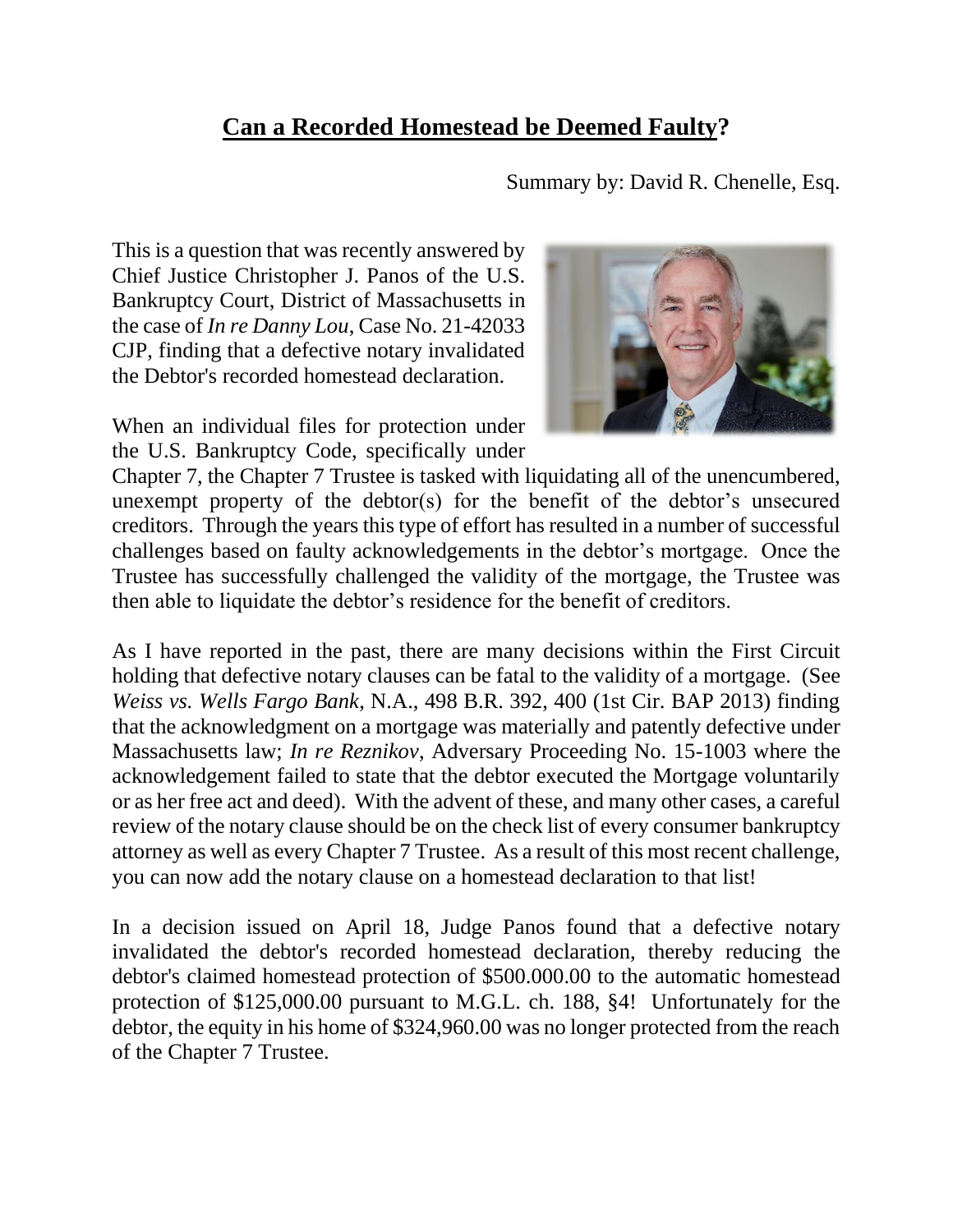This case began on March 30, 2021 when the debtor filed for protection under Chapter 7 of the U.S. Bankruptcy Code. Within his bankruptcy schedules he listed his residence, that had equity of \$324,960.00, and claimed the Massachusetts Declaration of Homestead, pursuant to M.G.L. ch. 188, §3. While these actions should have been sufficient to protect the debtor's residence from the reach of the Trustee, it unfortunately was not. After filing several motions to extend time to object to the debtors claimed exemptions, the Trustee filed an objection to the debtor's homestead on August 3, 2021 alleging that the debtor's recorded homestead was defective claiming that: 1.) the debtor's spouse was not identified; 2.) it failed to "state that each person named therein occupies or intends to occupy the home as their principal residence; and 3.) that the homestead was not signed and acknowledged under the penalty of perjury. While the Trustee argued that each of these alleged deficiencies were sufficient to find the homestead deficient, Judge Panos first focused on the question of whether the homestead must be signed under the "penalty of perjury".

In order for a homestead to be valid, it must meet certain criteria. Pursuant to M.G.L. ch. 188, § 5(a), which states in pertinent part:

A declaration of homestead shall be in writing, signed and acknowledged under penalty of perjury by each owner to be benefitted by homestead … [and, among other requirements] (1) each owner to be benefited by the homestead, and the owner's non-titled spouse, if any, shall be identified; (2) the declaration shall state that each person named therein occupies or intends to occupy the home as their principal residence[.] emphasis added.

The Bankruptcy Court spent considerable time in its decision balancing numerous court decisions finding that the Massachusetts homestead exemption should be liberally construed in favor of the declarant versus the application of the plain and unambiguous language that the statute required. In review of the recorded homestead the Court found that the Debtor failed to sign or acknowledge the Homestead Declaration "under penalty of perjury" as expressly required by the statute. In so doing, the court found that the homestead was in fact defective, and that it was not necessary to reach the other objections claimed by the Trustee.

In conclusion, Judge Panos, stated that "this is a trap for the unwary and a harsh result for this Debtor, who used an incorrect form, I feel constrained by the express language of the statute and predict that the Supreme Judicial Court would determine